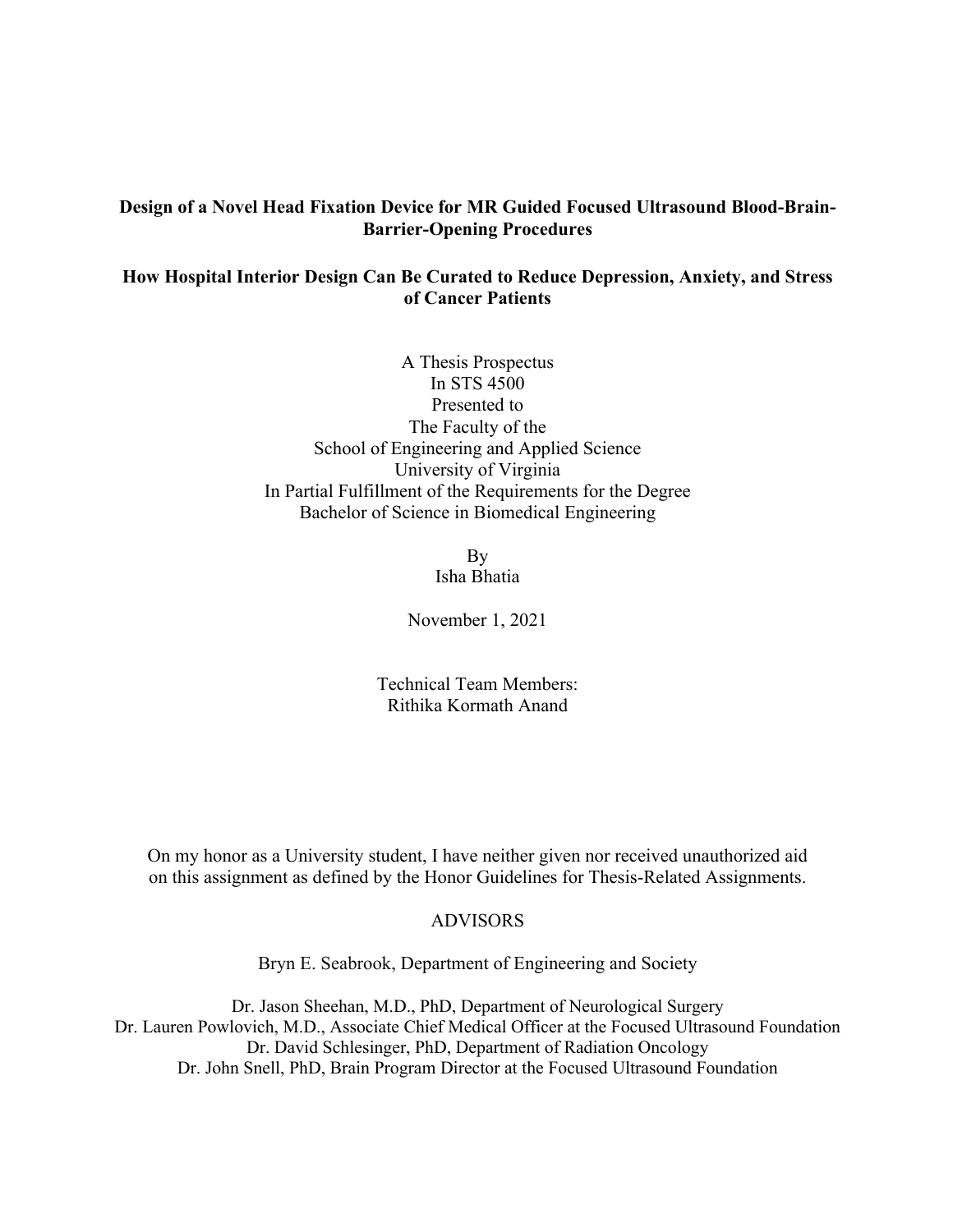## **Introduction**

Focused ultrasound (FUS) is a non-invasive, early-stage technology utilized in the treatment of a multitude of medical disorders. The technology functions by using an acoustic lens to concentrate several intersecting beams of ultrasound deep in the body with extreme accuracy and precision to exert powerful effects on target areas (White, 2021). A significant treatment of interest is the opening of the blood-brain-barrier (BBB), where a wider area of opened BBB can expand the treatment envelope. The BBB is extremely impermeable, allowing only 5% of 7,000 small molecule drugs to penetrate the barrier (Konofagou et al., 2012). Thus, BBB opening creates the possibility for many applications, including tumor ablation, or the destruction of cancerous tumors, for cancers such as Glioblastoma (Abrahao et al., 2019). In the context of a FUS procedure for a patient suffering from a brain tumor, the patient's head has to be secured to the machine with a headframe to restrict movement. However, stereotactic frames currently used for FUS were originally designed for radiosurgery, making such frames suboptimal for FUS. Although headframes successfully secure and stabilize the head, one limitation is that they interfere with the treatment area by blocking ultrasound beams. Another limitation presents itself in the patient discomfort that is caused by the securing of the headframe, where four pins are temporarily screwed into the patient's skull (Bichay & Mayville, 2016). Currently, the shortcomings of fixation devices pose a significant challenge towards realizing the full potential of FUS treatment; therefore, the development of an improved fixation device remains a great need in the field. Thus, the proposed technical project deliverable will be an improved fixation device.

FUS treatments are becoming increasingly popular as a viable tumor ablation approach for brain cancer patients. To undergo a FUS treatment, cancer patients are required to go to a

1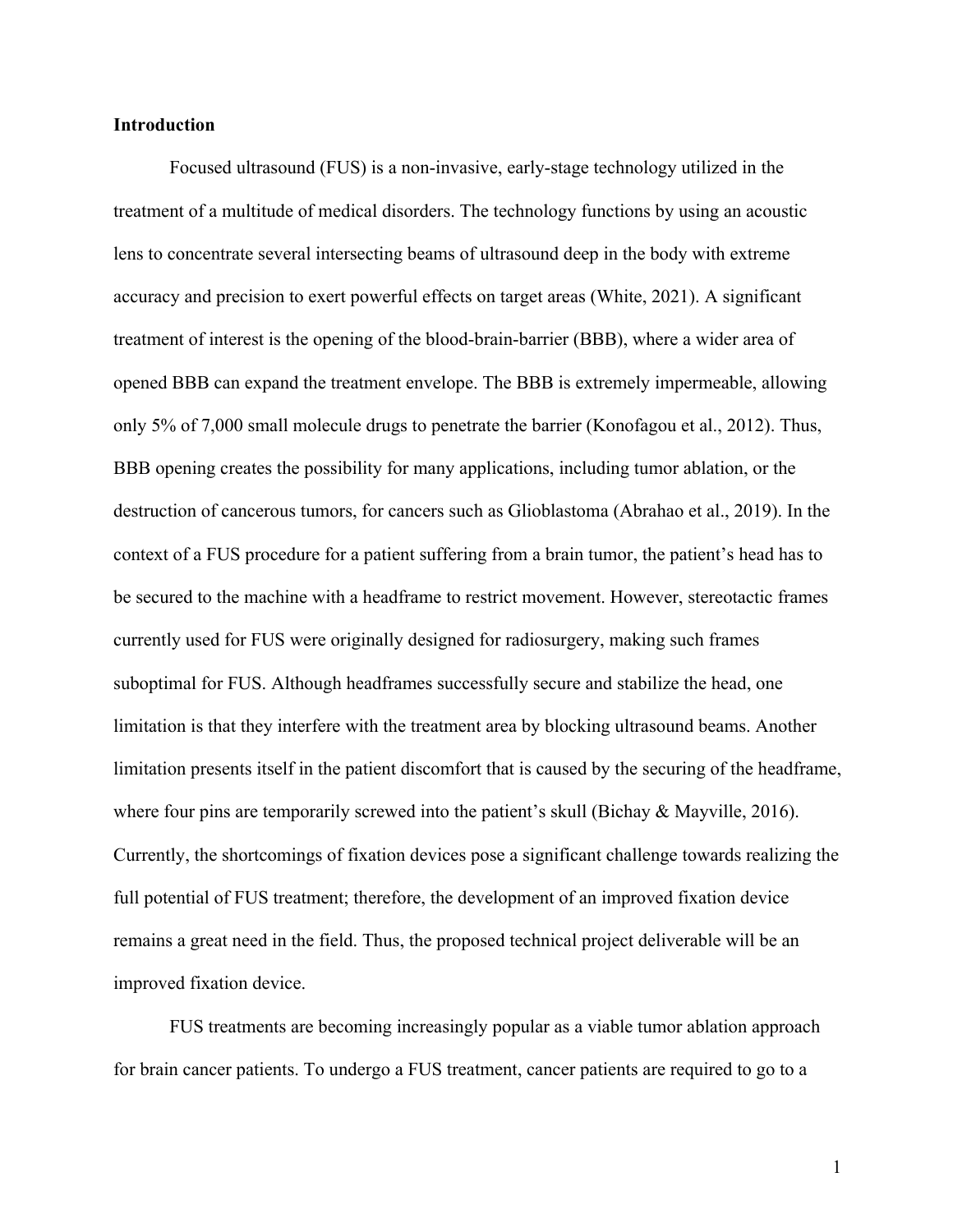hospital, as such treatments cannot be completed outside an advanced medical environment. The machines required for successful treatments are large and complex, which are intimidating for cancer patients. Intense procedures such as FUS procedures can negatively impact the mental health of cancer patients, due to the complex nature of such treatments. Hospital interior design also plays a role in patient mental stress, as hospitals are usually viewed as bleak environments associated with sickness and even death (Edvardsson, et al., 2006). It is important to change cancer patient perception of hospitals in order to maximize positivity in cancer patients. The proposed research paper will investigate how hospital designs can be altered to offset negative hospital perceptions and contribute to an improved cancer prognosis. The Social Construction of Technology (SCOT) will be used as a framework to analyze the key actors in this research question and how they contribute to societal perceptions of hospitals.

## **Design of a Novel Head Fixation Device**

Due to the lack of fixation devices that are tailored for ultrasound applications, the development of a head fixation device for FUS will revolutionize downstream applications after BBBO procedures. Given that there is a necessity to develop an improved head fixation device for FUS, certain objectives need to be established. The first aim of developing a better stabilization device is to ensure a near-complete restriction of head movement during a Blood-Brain-Barrier-Opening (BBBO) procedure. Ensuring head restriction is done by re-engineering existing headframes or even thermoplastic masks that are currently being used for radiosurgery applications (Li et al., 2016). One of the first steps of this objective is to research about head frames and thermoplastic masks and decide which type of head fixation device is best suited for BBBO applications. In BBBO procedures, there is a larger range of allowed head movement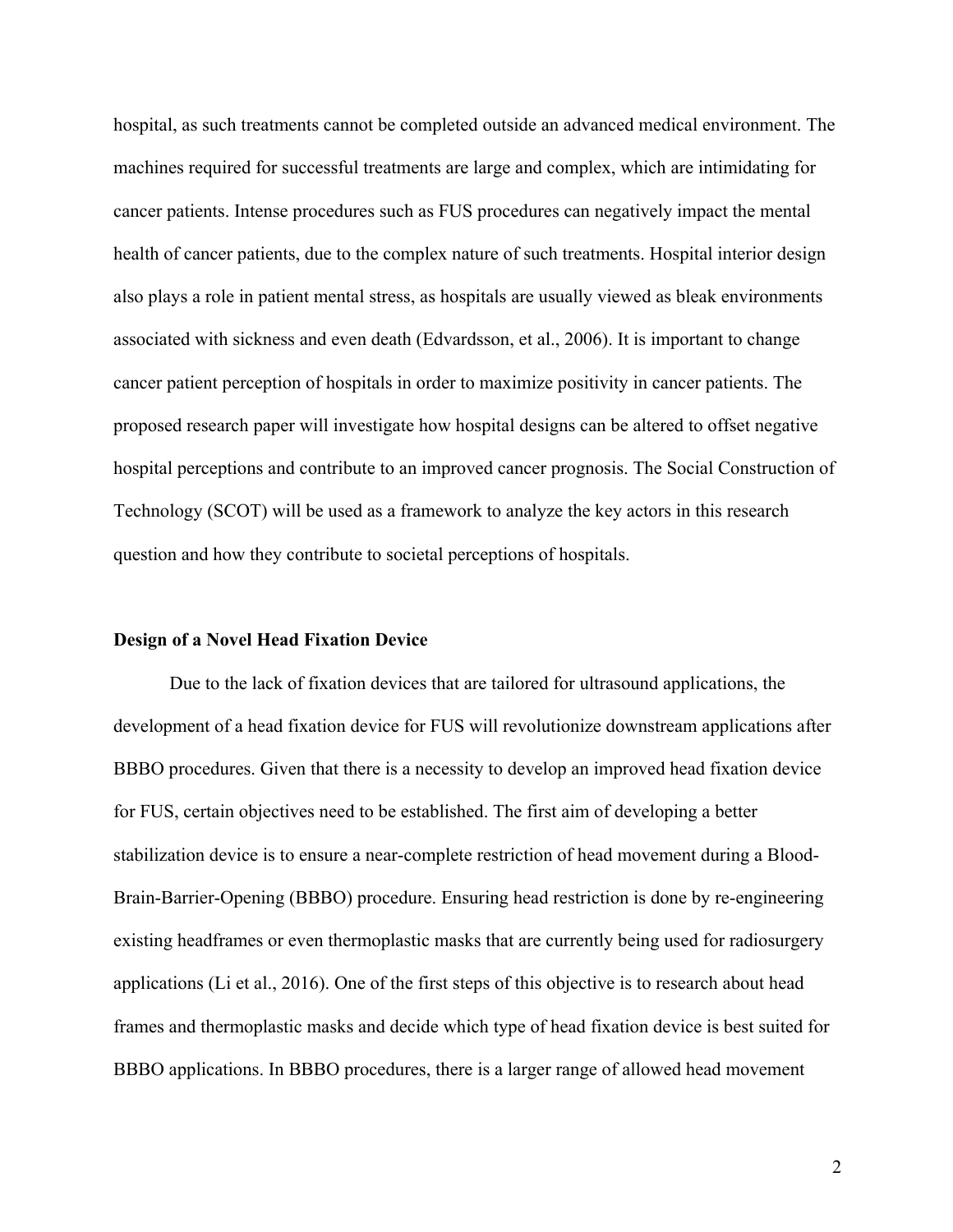since the treatment area is larger than a specific target point. The chosen stabilization device, head frame or mask, will have the capability of adapting to specified margins based on device fit within the machine; correct fitting will allow for the machine to accommodate for a variety of patient head sizes and shapes while also keeping the head as stable as possible.

The second aim is to minimize frame interference with the ultrasound system during the BBBO procedure. To achieve minimal frame interference, a virtual program will be used to model the positioning of the frame within the machine, in addition to modeling the ability of the machine to access certain points within the head that require treatment. By modeling the access areas provided by the frame and the efficacy of the headframe in securing the head while minimizing ultrasound hindrance, quantitative comparisons to previous models will be done to pinpoint where exactly the new device should be altered.

The third aim tying into building a better head fixation device is ensuring that the aforementioned device is a minimally invasive device that minimizes patient discomfort. Currently, when a patient is set up to undergo a radiosurgery procedure with a head fixation device, patient discomfort is usually maximum during the placement of the device, the procedure itself, and removal of the device. Such discomfort is usually caused by the deployment of pins into the patient's skull to ensure minimum head mobility. To combat such discomfort, the technical team proposes to develop and experiment with many designs which do not require the use of such pins, with the goal of creating a device that still keeps the head stable for the BBBO procedure. The improved headframe design will be qualitatively determined through surveys of test subjects, based on their comfort during the in-person device fitting part of the project. To test device comfort, the technical team will step foot into the clinic and test the device on a variety of subjects with different head shapes and sizes.

3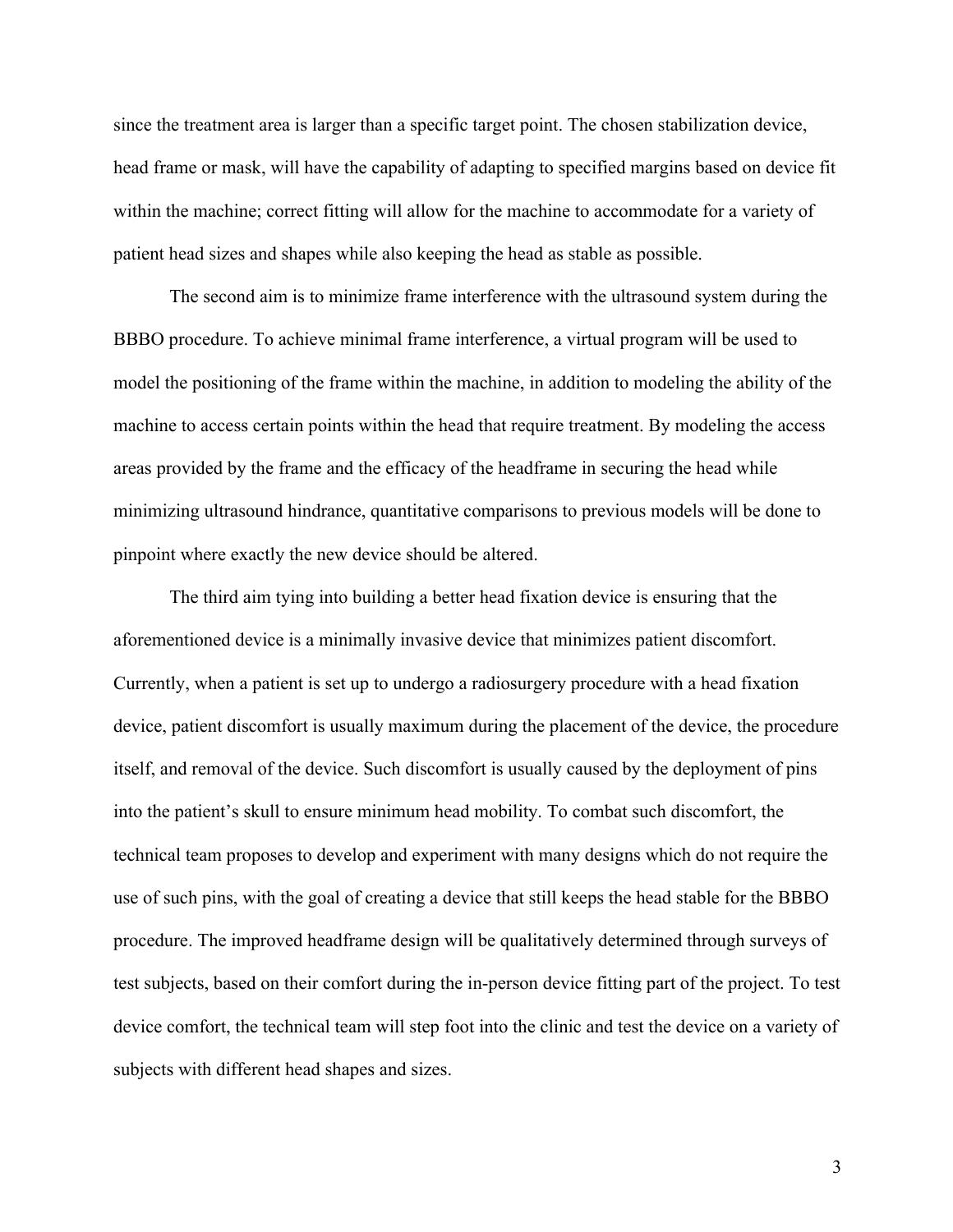The proposed engineering design challenge will contribute to improving current head stabilization technology that overcomes current limitations while also increasing the potential for treatments of various brain disorders. The creation of a new headframe device will increase treatment efficacy by maximizing the treatment envelope while minimizing device interference with minimal patient discomfort. The new and improved headframe fixation model for FUS treatment can be widely applied towards the treatment of many diseases and disorders of the brain that are more challenging to treat through traditional methods or have no cure, while significantly improving patient prognosis and quality of life (QOL). The ultimate deliverable of the technical project will be the development of an improved headframe that maximizes patient comfort while increasing the treatment area for BBBO, which will be possible by working with the technical team and listed advisors.

# **Curating Hospital Interior Design to Reduce Depression, Anxiety, and Stress of Cancer Patients**

Depression is a common medical illness that affects people diagnosed with cancer (Smith, 2015). Depression-induced stress has the potential to turn into major depressive disorder, in which psychosocial components of depression translate into physical effects in cancer patients (Smith, 2015). Cancer itself presents patients with a stressful timeline of events, including effects of initial diagnosis and shock, effects of debilitating treatments (e.g. chemotherapy), and impacts related to potential complications, whether it be the risk of cancer relapsing or knowledge that an illness is terminal. These events lead to a poorer quality of life (QOL); thus, having depression on top of a cancer prognosis can contribute to higher rates of mortality in cancer patients, as depression can exacerbate the effects of cancer. For this reason, the impact of mood and mental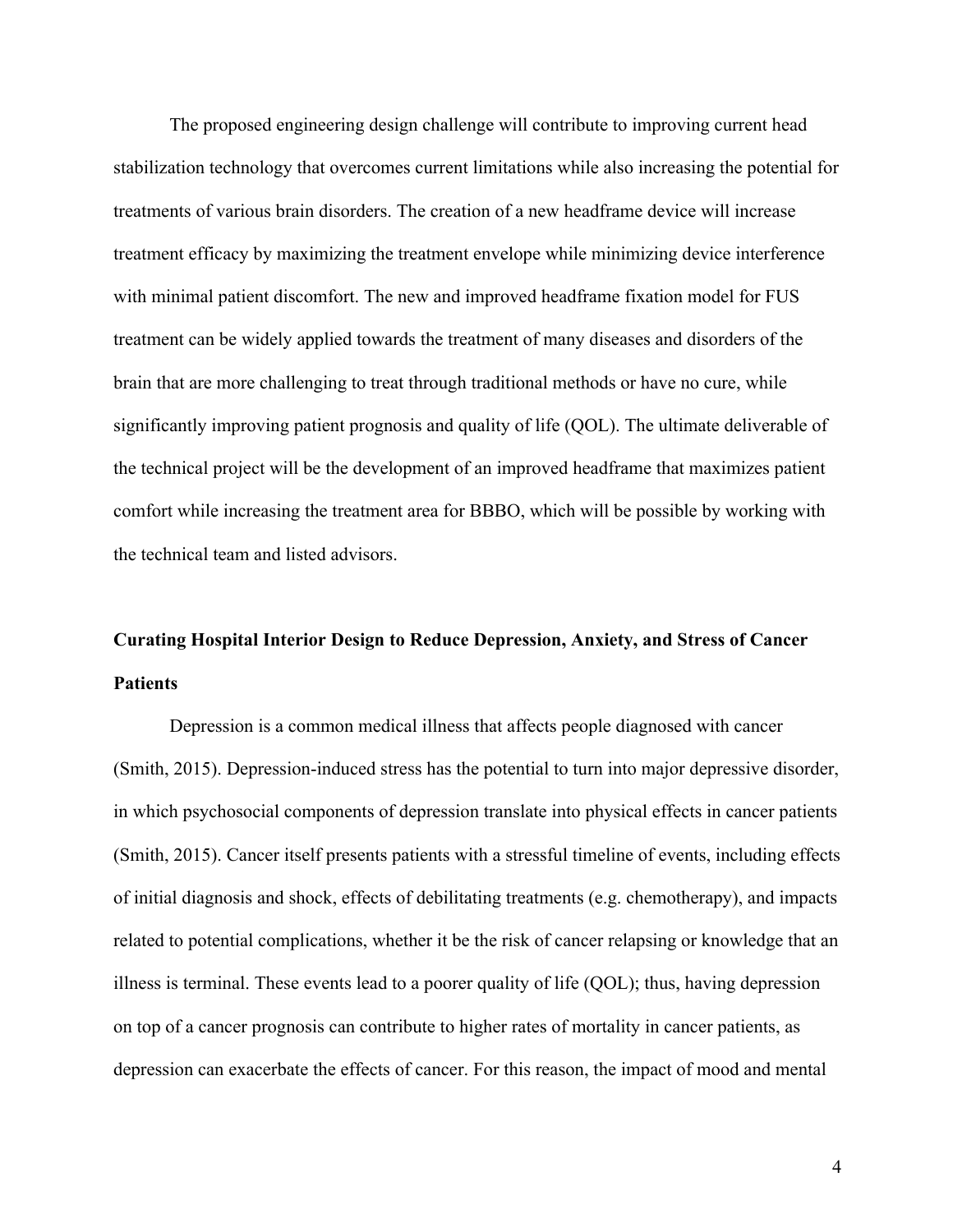well-being is a crucial factor to consider when trying to improve a cancer prognosis. The impact of mental health on cancer patients is recognized by both doctors and patients, with about greater than 70 percent of oncologists and approximately 85 percent of patients acknowledging that mental health impacts cancer progression (Smith, 2015). Additionally, the cancer experience in children presents itself as a significant childhood stressor, with most children perceiving the diagnosis, medical procedure and social impacts as the most stressful events of the disease (Sharp et al., 2017). Additionally, children tend to feel uncomfortable in "unfamiliar" hospital environments when staying overnight, indicating that pediatric oncology wards ought to be redesigned to reduce child stress (Vollmer & Koppen, 2021).

In order to contribute to a positive mental wellbeing of all cancer patients, it is important to consider the impact of the hospital environment on patient well-being. It is shown that an adverse environment, lack of green spaces and noise or air pollution contribute to depressive mood disorder (Rautio et al., 2017). As such, altering the hospital environment in specific ways alleviates and possibly even prevents depression and anxiety in cancer patients. Hospital interior design plays a significant role on how patients and family friends feel in a hospital environment; aspects of interior design such as wall color, décor, light placement, greenery addition and placement, window addition and placement, room size, and other elements can have a large impact on the perception of a healing environment (Pantalony, 2009). Factors such as sound and music also play a role towards positive patient recuperation, as it is shown that music generally has calming effects and can even lower pain perception in patients (Miller et al., 2021; Iyendo, 2016). Lastly, it is important to investigate how the creation of play areas, family bedrooms and addition of bright colors in pediatric oncology wards can reduce cancer-related stress of both children afflicted with cancer and their families (Tonetto et al., 2021).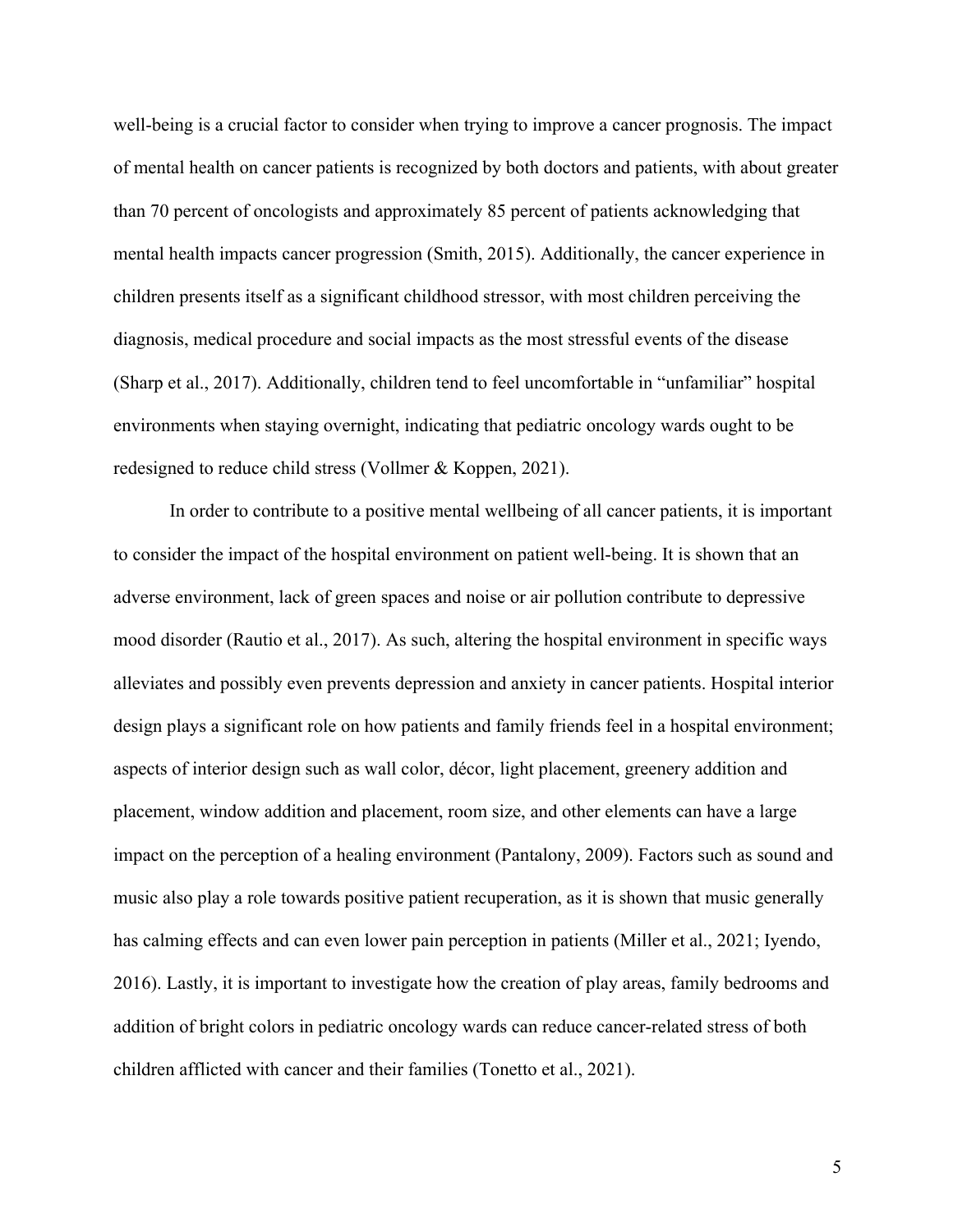By applying the framework of the Social Construction of Technology, or SCOT, this paper will explore widely held perceptions of hospital environments and delve deeper into why many view hospitals in a rather negative light. Before explaining SCOT however, it is important to understand what social construction in itself signifies. Social construction is a concept or perception that is contingent upon the collective views that are developed, maintained, or changed within a social group or society. In other words, social construction represents how social groups attach meaning to certain aspects of life. For example, social constructs have been developed to justify appropriate colors for boys and girls; pink is viewed as "feminine" and girly, while blue is usually thought of as a color for boys (Lobue & Deloache, 2011). The concept of social construction is used to explore how collective societal views shape and influence the development of technologies, which has been investigated thoroughly by many scholars. SCOT was first introduced in the 1980s by British sociologist Trevor Pinch and Dutch philosopher Wiebe Bijker and further explored and improved upon by Hans K. Klein and Daniel Lee Kleinman. Initial concepts that arose from SCOT emphasized that the development of technology is heavily influenced by the interactive process between technologists and engineers, along with relevant social groups. In other words, SCOT highlights that instead of technology shaping human action, it is rather human action that shapes the creation and unique characteristics of technologies. Klein and Kleinman note that a central critique of SCOT is "SCOT's view of society as composed as groups," implying that SCOT fails to consider power asymmetry between groups, where certain groups may not influence the technological process at all (Klein & Kleinman, 2002). The insights gained from both concepts derived from SCOT and its critiques will ultimately shed light into which groups heavily influence hospital design, and how current societal perceptions of hospitals can catalyze changes in hospital technologies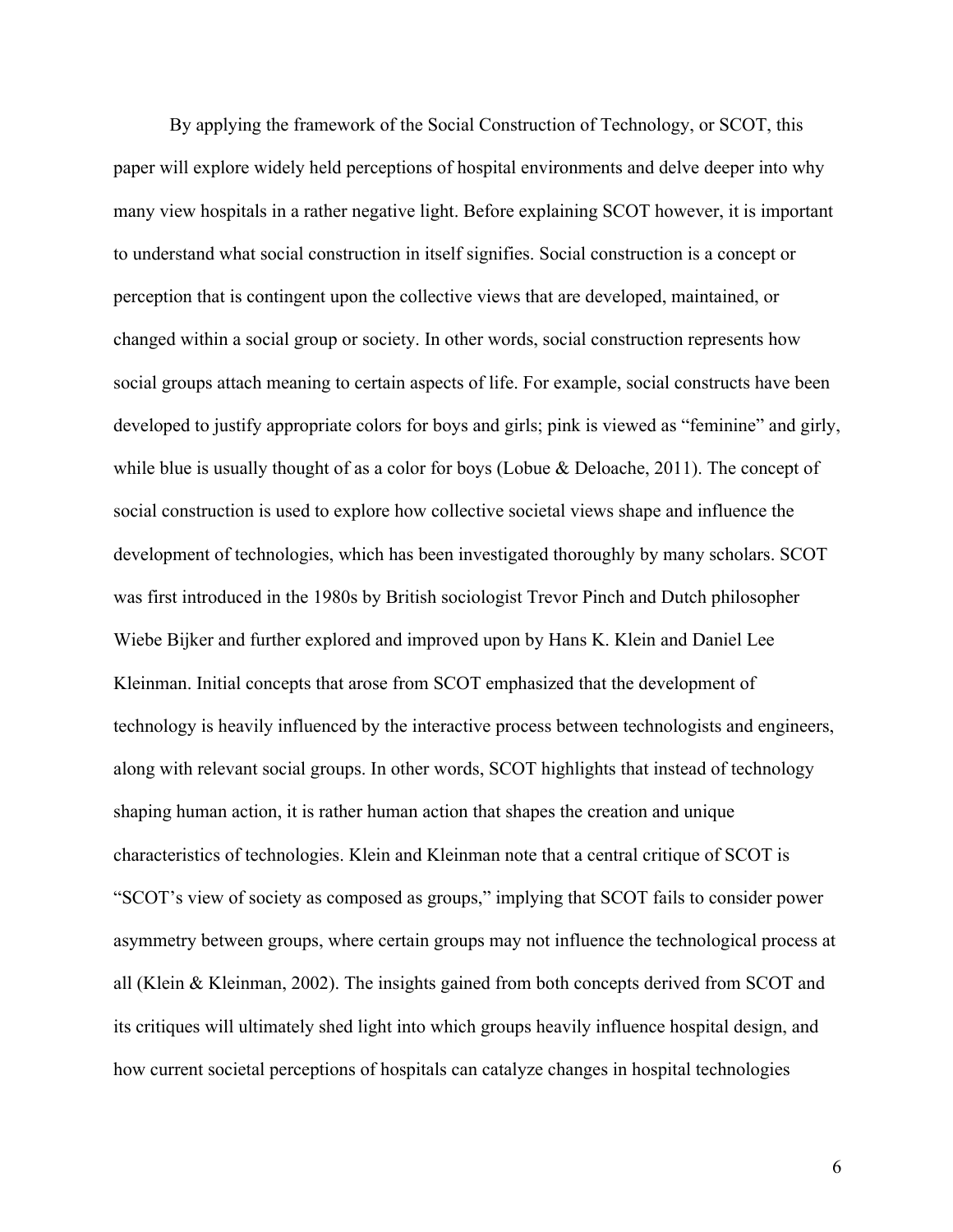related to interior design and ambience. Ultimately, research and sociotechnical analysis into hospital design is important so that the healing environment can be improved for patients 8 suffering from debilitating disease. Positivity during times of illness can pave the path towards a better outlook towards life and stronger relationships with loved ones, especially if cancer prognoses can be improved.

#### **Research Question and Methods**

The conducted background research and STS framework analysis ultimately leads to the research question at hand: How can hospital designs be curated to reduce depression, anxiety and stress of cancer patients to ultimately improve cancer progression and patient QOL?

To answer this question, documentary research methods will primarily be used. The first aspect of this research question involves significant context and background into the reason why a positive mental state is crucial for cancer patients. Subsequent research will involve questions into how hospitals negatively impact patients, and how negative mental states can translate into physical co-morbidities. Furthermore, information about what aspects of interior design currently exist in hospitals is necessary so that an argument can be made as to how to improve those aspects of interior design. Building off of those aspects, more background research will need to be done separately to determine how aspects of interior design (e.g. light) impact human psyche. The sources that contain the aforementioned information will most likely come in the form of formal studies summarized in National Institute of Health (NIH) articles, due to the experimental nature of the research question at hand. Additionally, more research will be done to explore current technologies related to interior design (e.g. sound systems) and patient comfort in hospitals, and how such technologies have the potential to improve.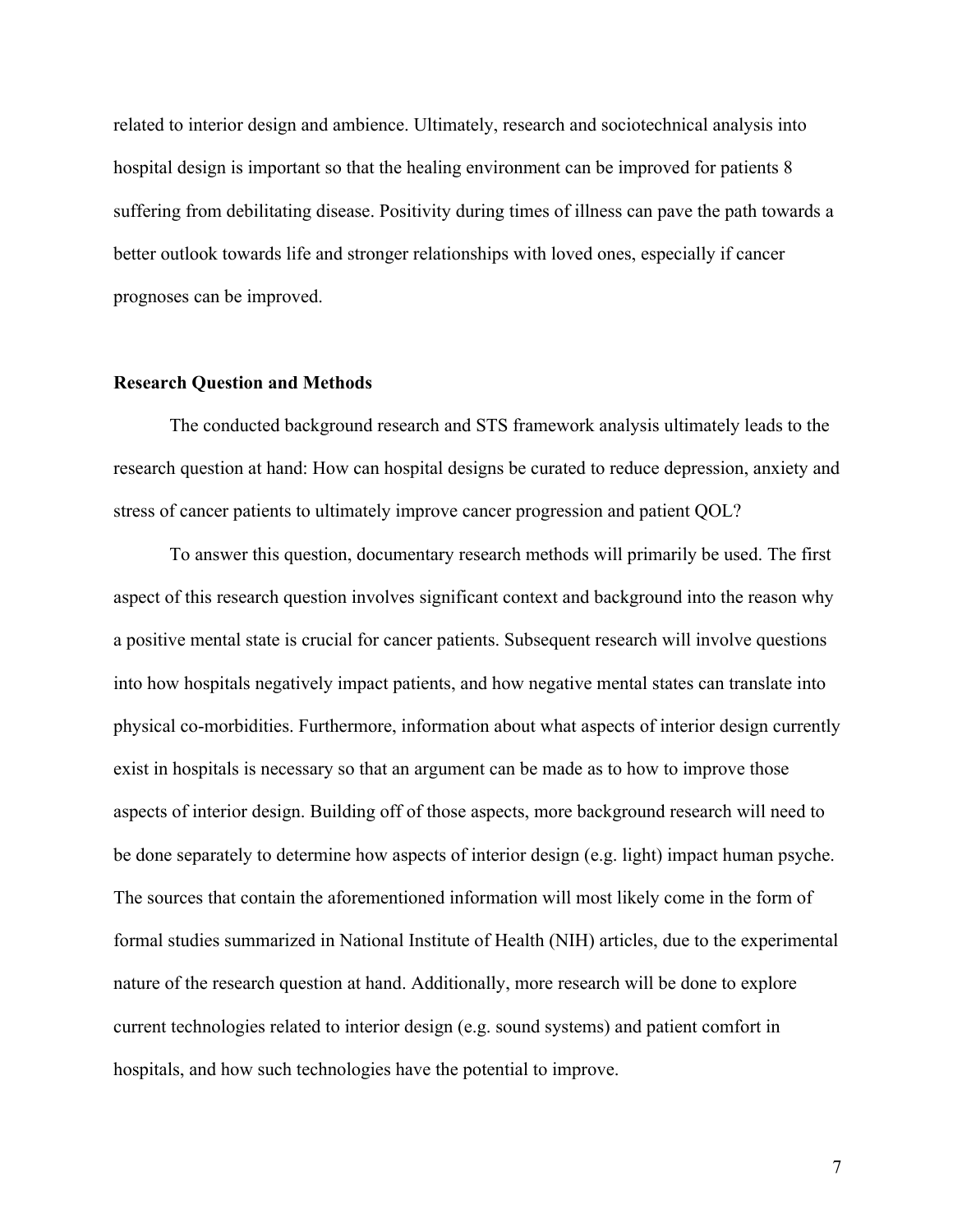Discourse analysis will also be a valuable research method to answer the proposed question. Resources in the form of interviews on the web (e.g. YouTube), blog posts, and forums will be used to gauge patient experiences in hospitals. Such resources will provide more of a personal insight as to why cancer patients feel uncomfortable in hospitals and underline the desperate need for improved hospital design.

# **Conclusion**

This paper emphasizes that there is a dire need for improved head fixation device design in the context of FUS applications. The development of a new and improved head fixation device is crucial to increasing access to tumors within the brain by reducing any hindrances to ultrasound beams. To achieve this goal, the technical team will need to consider how certain parameters of the head fixation device will be altered, while ensuring that the device is comfortable for patients. The successful creation of an improved head fixation device will revolutionize cancer treatment, since increased access to tumors can be accomplished by opening the BBB by at least 1-2 cm. An increased access to tumors in turn will allow for more tumor mass to be destroyed, ultimately reducing the risk of cancer relapses and other cancer-related complications. It is anticipated that at the end of this project timeline, iterative improvements on different designs can be made by testing them on patients in the clinic, with the overarching goal of finding the best design to be used for FUS applications.

It is well-known that cancer patients need to experience many hospital visits as they undergo intensive procedures in hopes to eliminate the cancer. This prospectus also discusses the importance of making a hospital environment better suited to increase cancer patient positivity, as improved mental states ultimately translate into positive physical effects. Altering interior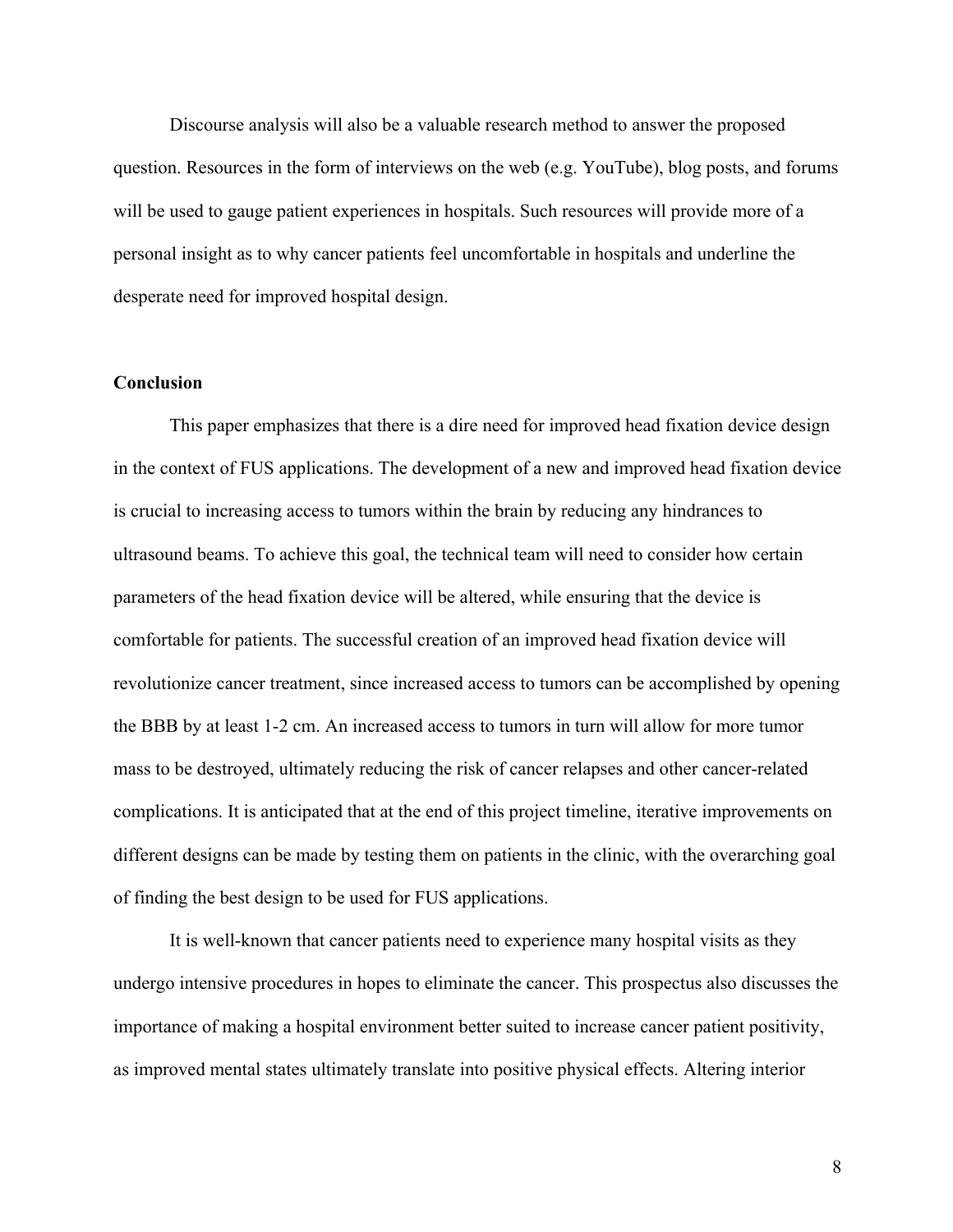design components of hospitals has the potential to improve cancer patient prognosis in ways such as increasing patient lifespan and QOL. In answering this research question, it is hoped that different technologies and interior design components can be combined and optimized in oncology wards to yield positive hospital experiences for cancer patients.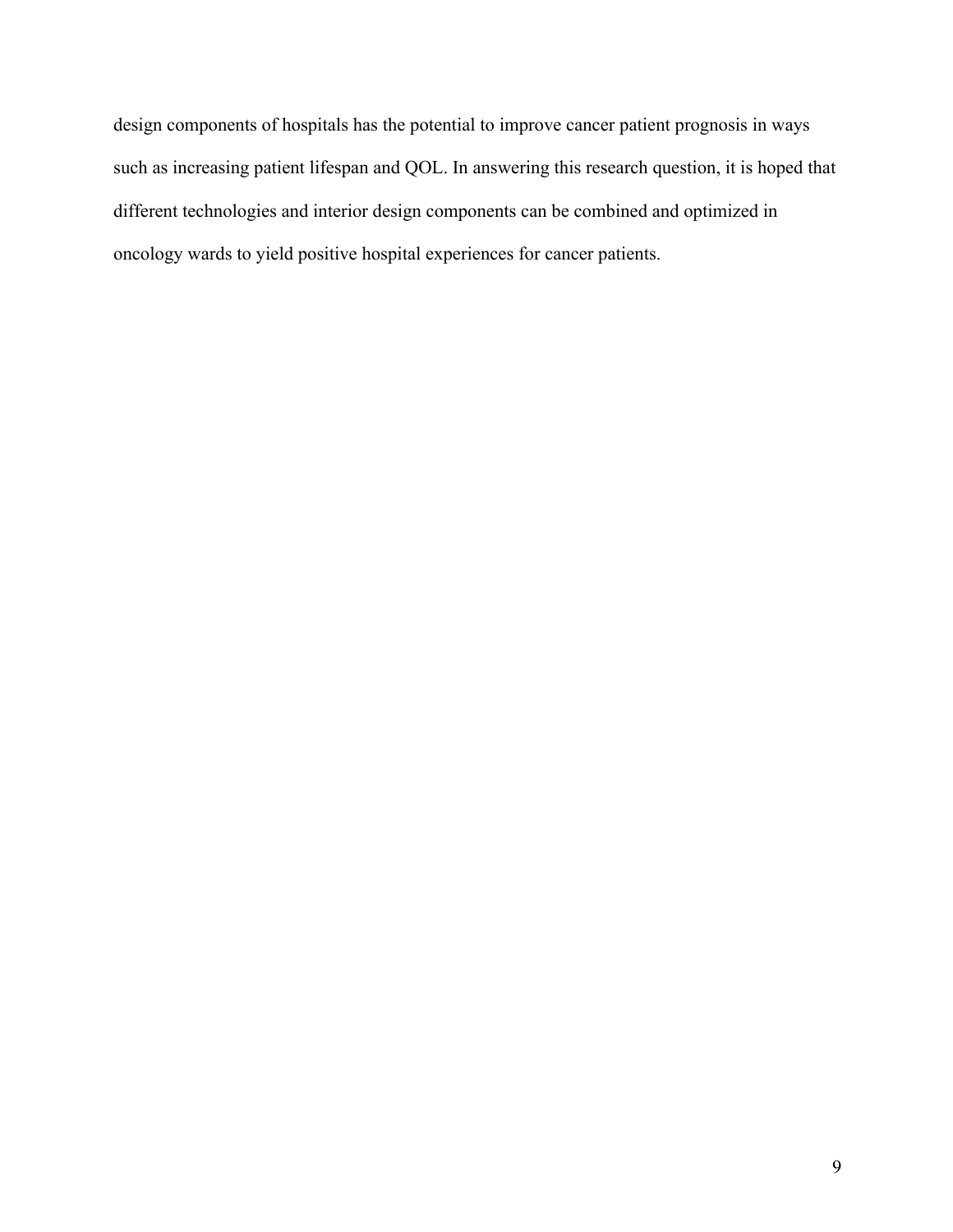## **References**

### **Technical Paper References**

- Abrahao, A., Meng, Y., Llinas, M., Huang, Y., Hamani, C., Mainprize, T., Aubert, I., Heyn, C., Black, S. E., Hynynen, K., Lipsman, N., & Zinman, L. (2019). First-in-human trial of blood–brain barrier opening in amyotrophic lateral sclerosis using MR-guided focused ultrasound. Nature Communications, 10(1), 4373. https://doi.org/10.1038/s41467-019- 12426-9
- Bichay, T. J., & Mayville, A. (2016). The Continuous Assessment of Cranial Motion in Thermoplastic Masks During CyberKnife Radiosurgery for Trigeminal Neuralgia. Cureus, 8(5). https://doi.org/10.7759/cureus.607
- Konofagou, E. E., Tung, Y.-S., Choi, J., Deffieux, T., Baseri, B., & Vlachos, F. (2012). Ultrasound-induced blood-brain barrier opening. Current Pharmaceutical Biotechnology, 13(7), 1332–1345. https://doi.org/10.2174/138920112800624364
- Li, W., Bootsma, G., Von Schultz, O., Carlsson, P., Laperriere, N., Millar, B.-A., Jaffray, D., & Chung, C. (2016). Preliminary Evaluation of a Novel Thermoplastic Mask System with Intra-fraction Motion Monitoring for Future Use with Image-Guided Gamma Knife. Cureus, 8(3), e531. https://doi.org/10.7759/cureus.531
- White, E. (2021). 2021 State of the Field Report. Focused Ultrasound Foundation. https://www.fusfoundation.org/images/pdf/FUSF\_State\_of\_the\_Field\_2021\_Final\_Web. pdf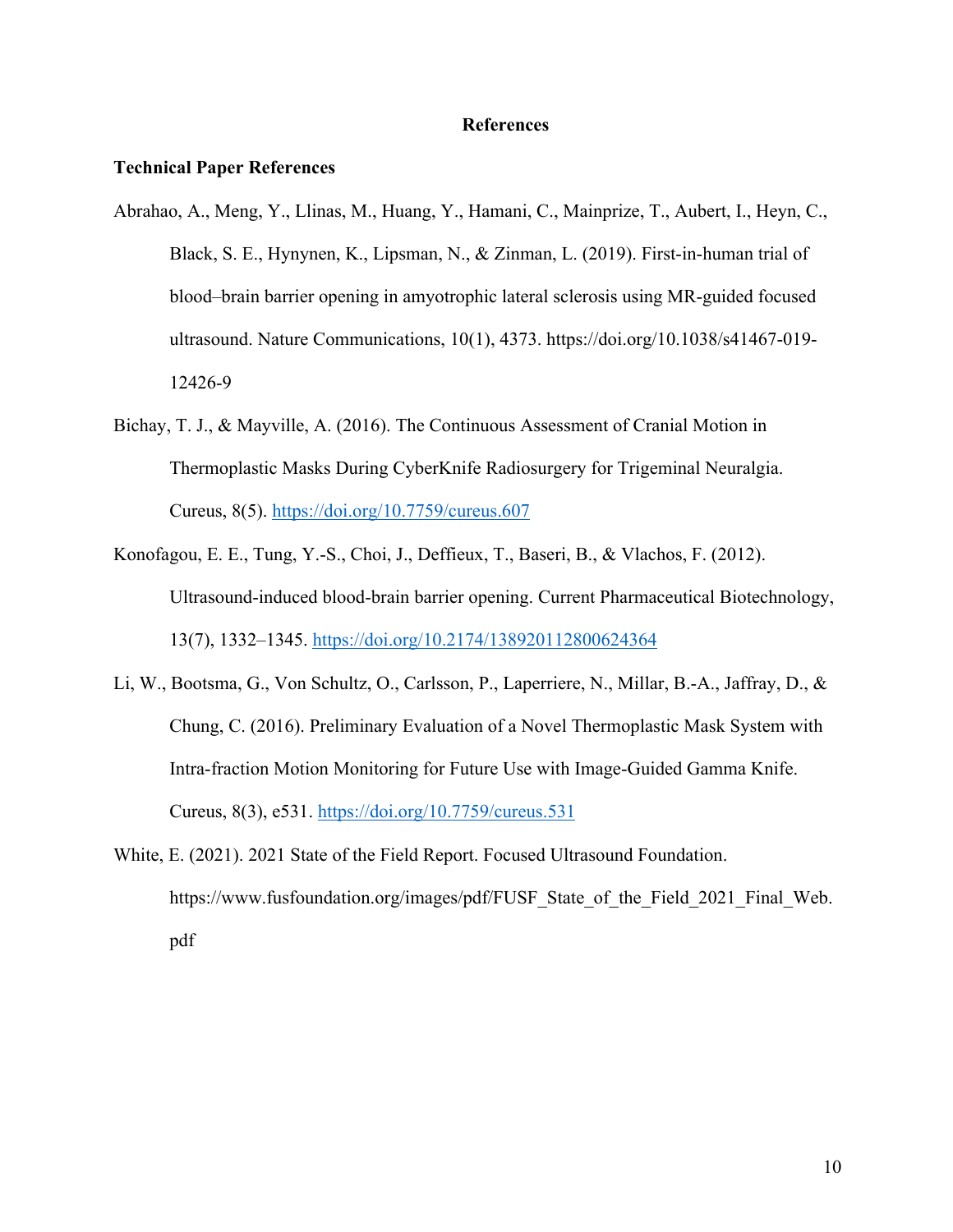## **STS Paper References**

- Edvardsson, D., Sandman, P. O., & Rasmussen, B. (2006). Caring or uncaring--meanings of being in an oncology environment. Journal of advanced nursing, 55(2), 188–197. https://doi.org/10.1111/j.1365-2648.2006.03900.x
- Iyendo T. O. (2016). Exploring the effect of sound and music on health in hospital settings: A narrative review. International journal of nursing studies, 63, 82–100. https://doi.org/10.1016/j.ijnurstu.2016.08.008
- Klein, H. K., & Kleinman, D. L. (2002). The Social Construction of Technology: Structural Considerations. Science, Technology, & Human Values, 27(1), 28-52. https://doi.org/10.1177/016224390202700102
- Lobue, V., & Deloache, J. S. (2011). Pretty in pink: The early development of genderstereotyped colour preferences. The British journal of developmental psychology, 29(Pt 3), 656–667. https://doi.org/10.1111/j.2044-835X.2011.02027.x
- Miller, C. R., Patmon, F. L., & Knapp, H. (2021). Music to reduce stress in hospitalized patients. Nursing, 51(8), 62–66. https://doi.org/10.1097/01.NURSE.0000757168.77552.58
- Pantalony D. (2009). The colour of medicine. CMAJ : Canadian Medical Association journal = journal de l'Association medicale canadienne, 181(6-7), 402–403. https://doi.org/10.1503/cmaj.091058
- Rautio, N., Filatova, S., Lehtiniemi, H., & Miettunen, J. (2018). Living environment and its relationship to depressive mood: A systematic review. The International journal of social psychiatry, 64(1), 92–103. https://doi.org/10.1177/0020764017744582